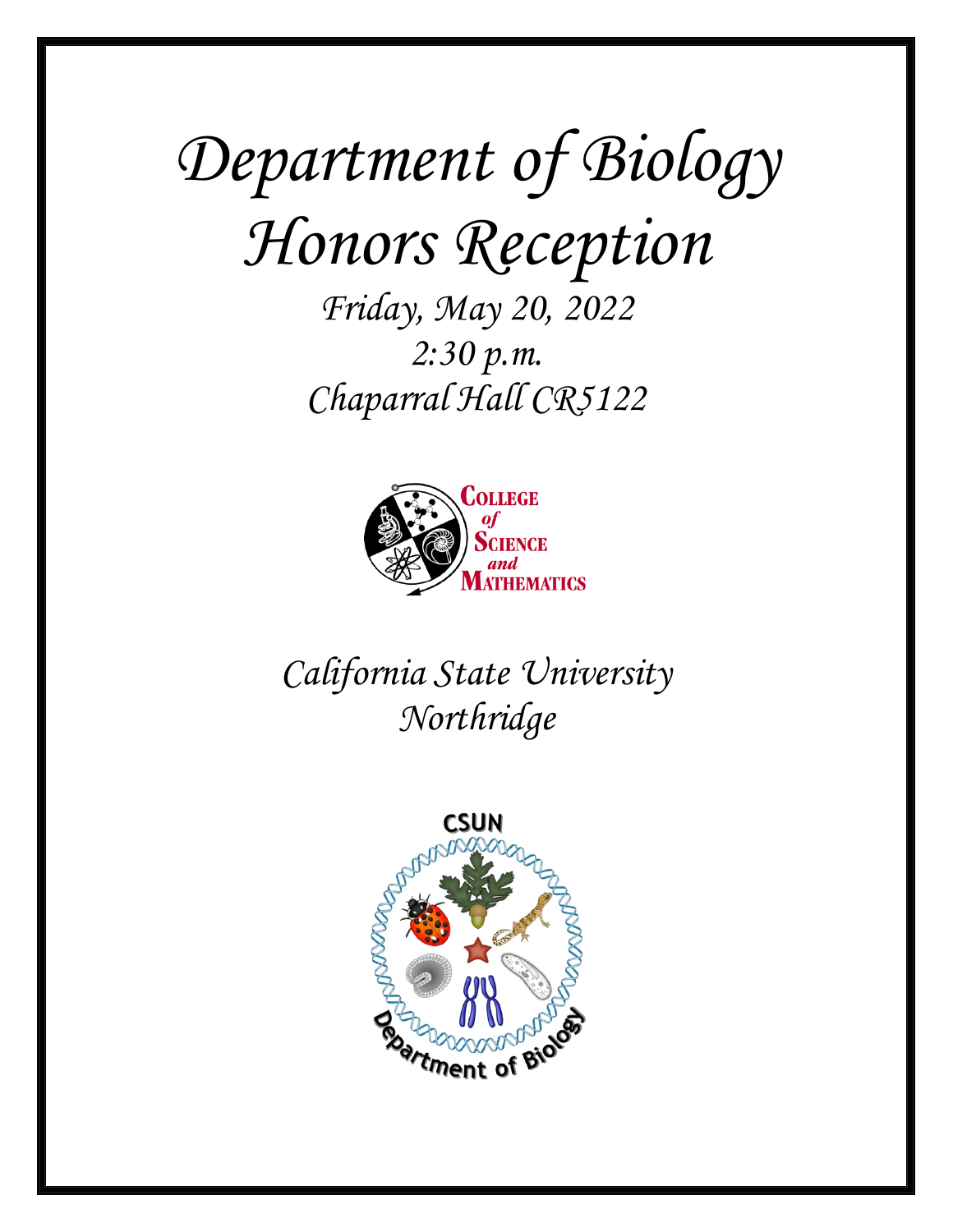# *University Awards*

*Karen, Leon and Rita Goldstein-Saulter Memorial Award* 

*Raphael Angelo Zambrano* 

*CSM Nominee for the Wolfson Scholar* 

*Julyssa Renteria* 

*CSM Nominee for the Graduate Outstanding Thesis* 

*Michael Snyder* 

*Honorable Mention for the 2022 Nathan O. Freedman Memorial Award for Outstanding Graduate Student* 

*Allea Cauilan and Roland Lacap* 

*College of Science and Mathematics Awards* 

*Bianchi Outstanding Graduate Student Award* 

*Kelly Wong* 

*Georgia L. Bianchi Heald Outstanding Graduating Senior Award* 

*Julyssa Renteria* 

*Georgia L. Bianchi Heald Outstanding Junior Award* 

*Kit Cheung* 

*Leslie and Terry Cutler Scholarship* 

*Emily Wilson Erik Hernandez Catalan*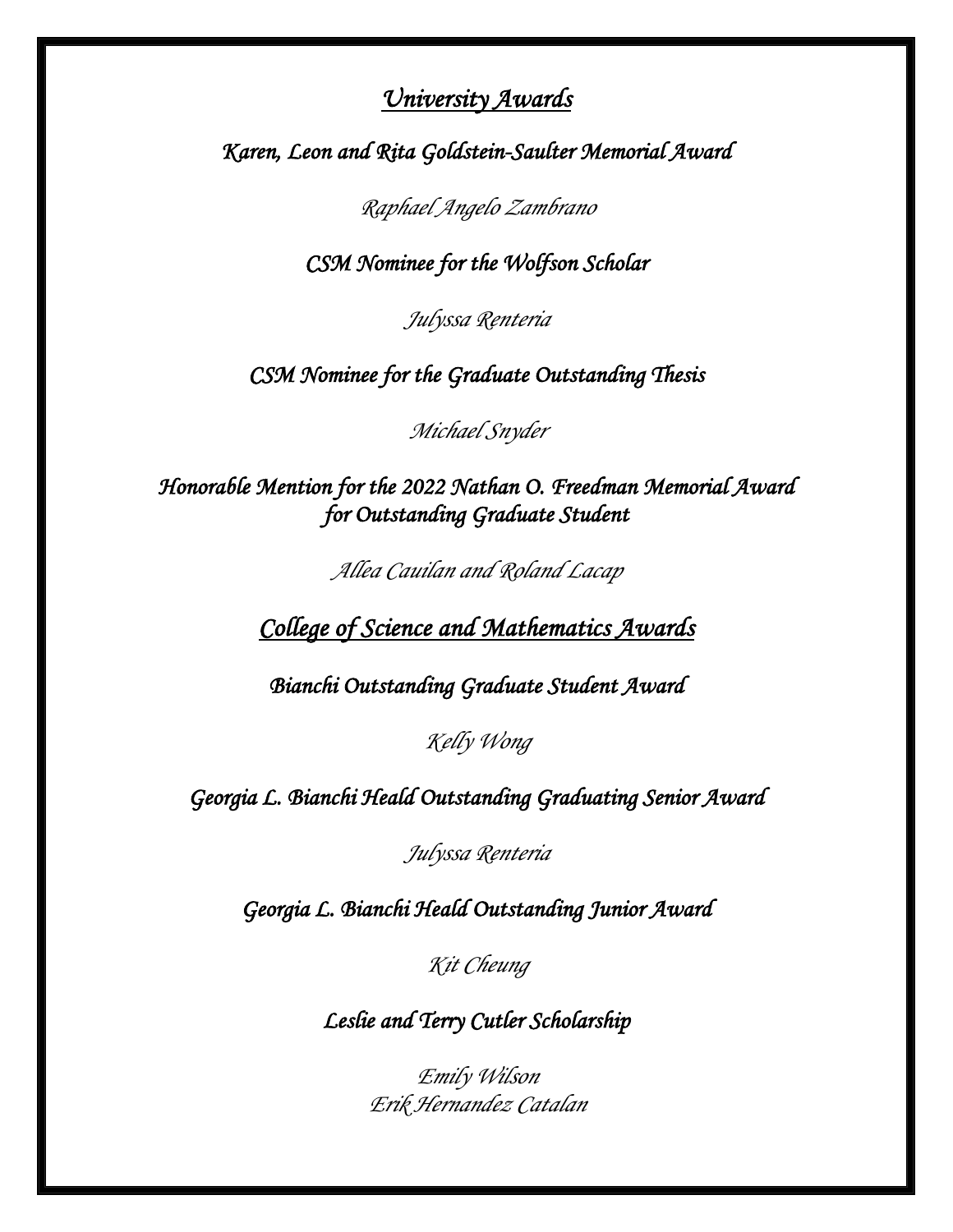*Robert Nolan Scholarship* 

*Audrey Todd* 

*Hugo and Irma Oppenheimer Award* 

*Emily Wilson* 

*Robert R. Sprague Foundation Scholarship* 

*Natalie Castillo* 

*Department of Biology Awards Graduate Awards* 

*Donald E. Bianchi Outstanding Biology Graduate Student Award* 

*Jamie Kerlin* 

*Donald Bianchi Outstanding Graduate Research Award* 

*Kelly Wong* 

*Donald Bianchi Outstanding Graduate Teaching Award* 

*Caitlin MacGregor* 

*Julie Gorchynski, M.D. Research Graduate Student Scholarship* 

*Nikolas Yousefi*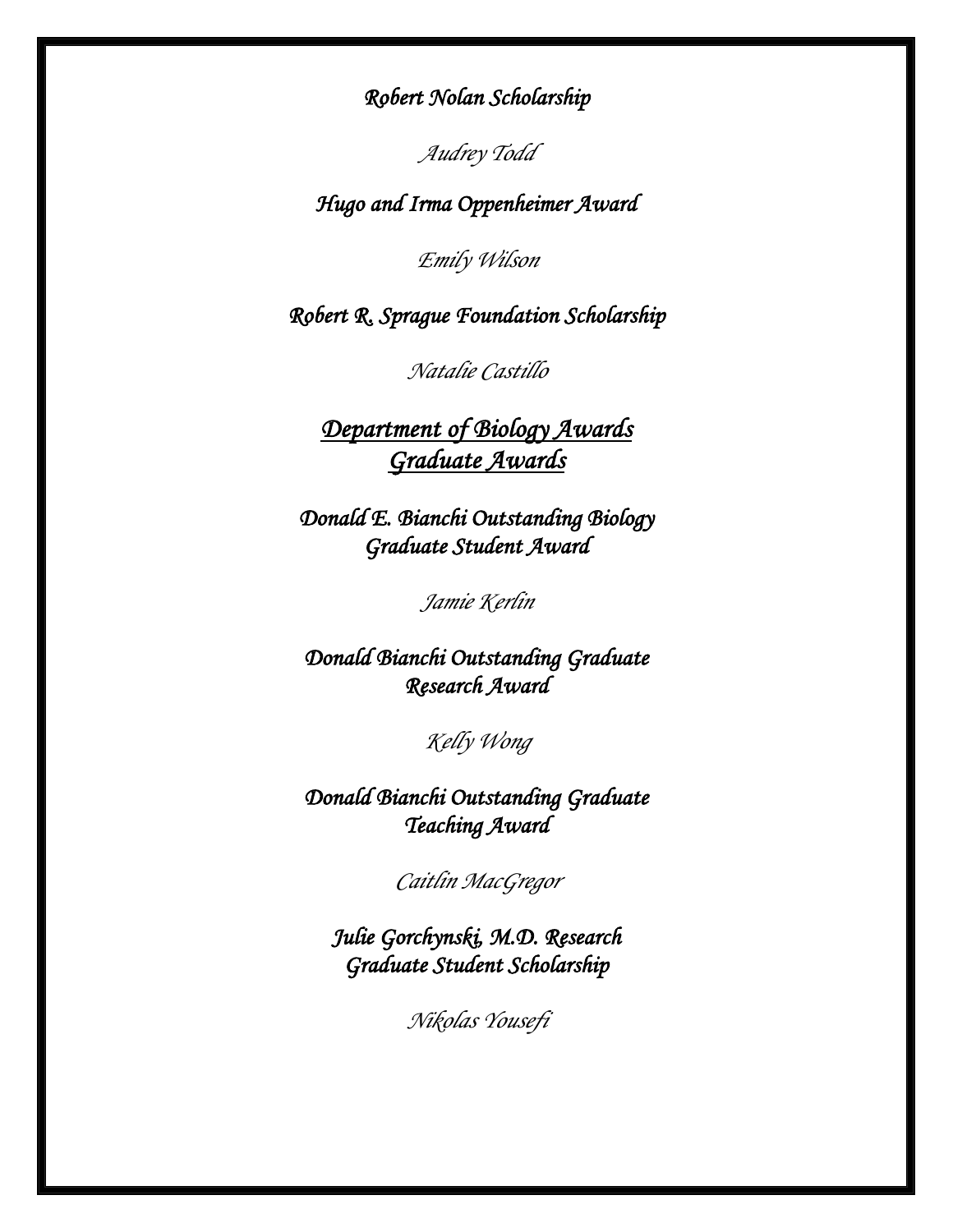*Lori and Dr. Bob Luszczak Graduate Scholarship in Biology* 

*Danielle Barnas* 

*Hugo and Irma Oppenheimer Biology Department Award* 

*Emily Wilson* 

*The Richard Duenckel Garden Club Scholarship* 

*Martin Puebla* 

*Newhall Land and Farming Southern California Ecology Scholarship* 

*Shane Jordan* 

*COAST Graduate Student Research Award* 

*Jack Corso, Kiran Reed, and Jamie Kerlin* 

*NSF Graduate Research Fellowship Program* 

*Robert Dellinger and Danielle Barnas* 

# *Undergraduate Awards*

*Alumni Prize for Undergraduate Research In Biology, Areas of Cellular, Molecular, Physiological, or Developmental Biology* 

*Kit Cheung*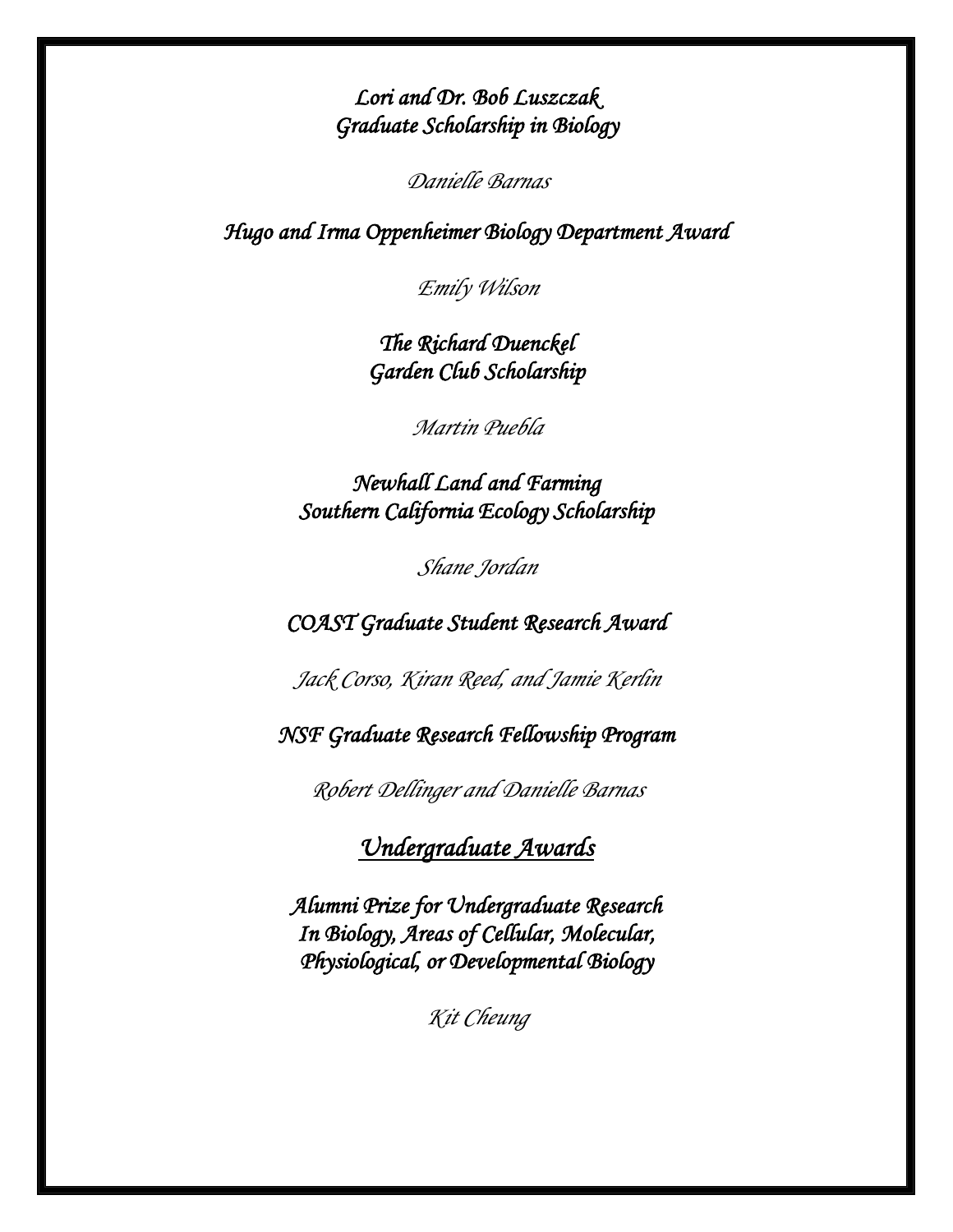*Judge Julian Beck Outstanding Graduating Senior Biology Department Award – Ecology & Evolution* 

*Priscilla Yoon* 

*Ian & Kathy Leslie Scholarship in Biology* 

*Tam Nguyen* 

*Dr. Celina Barba-Simic Biology Scholarship in Honor of Steven Oppenheimer* 

*Dylan Castro* 

# *Lieberman Family Foundation Biology Scholarship For Outstanding Undergraduates*

*Piper McCulloch* 

# *Student Presentation Awards*

*David Bursalyan* 

*•Undergraduate, 1st Place, Poster Presentation: Spring 2022 CSUN 26th Annual Student Research and Creative Works Symposium Advisor: Dr. Cindy Malone* 

*Allea Cauilan* 

 *Advisor: Dr. Cristian Ruiz Rueda •Graduate, 1st Place, Oral Presentation: Spring 2022 CSUN 26th Annual Student Research and Creative Works Symposium* 

*Benjamin Chubak* 

 *•Graduate, 2nd Place, Oral Presentation: Spring 2022 CSUN 26th Annual Student Research and Creative Works Symposium Advisor: Dr. Mark Steele* 

*Alyssa Cohen* 

 *•Graduate, 2nd Place, Oral Presentation: Spring 2022 CSUN 26th Annual Student Research and Creative Works Symposium Advisor: Dr. Robert Carpenter* 

 *Amanda Di Maso* 

 *•Graduate, 1st Place, Oral Presentation: Spring 2022 CSUN 26th Annual Student Research and Creative Works Symposium Advisor: Dr. Cristian Ruiz Rueda and Dr. Dana Harmon*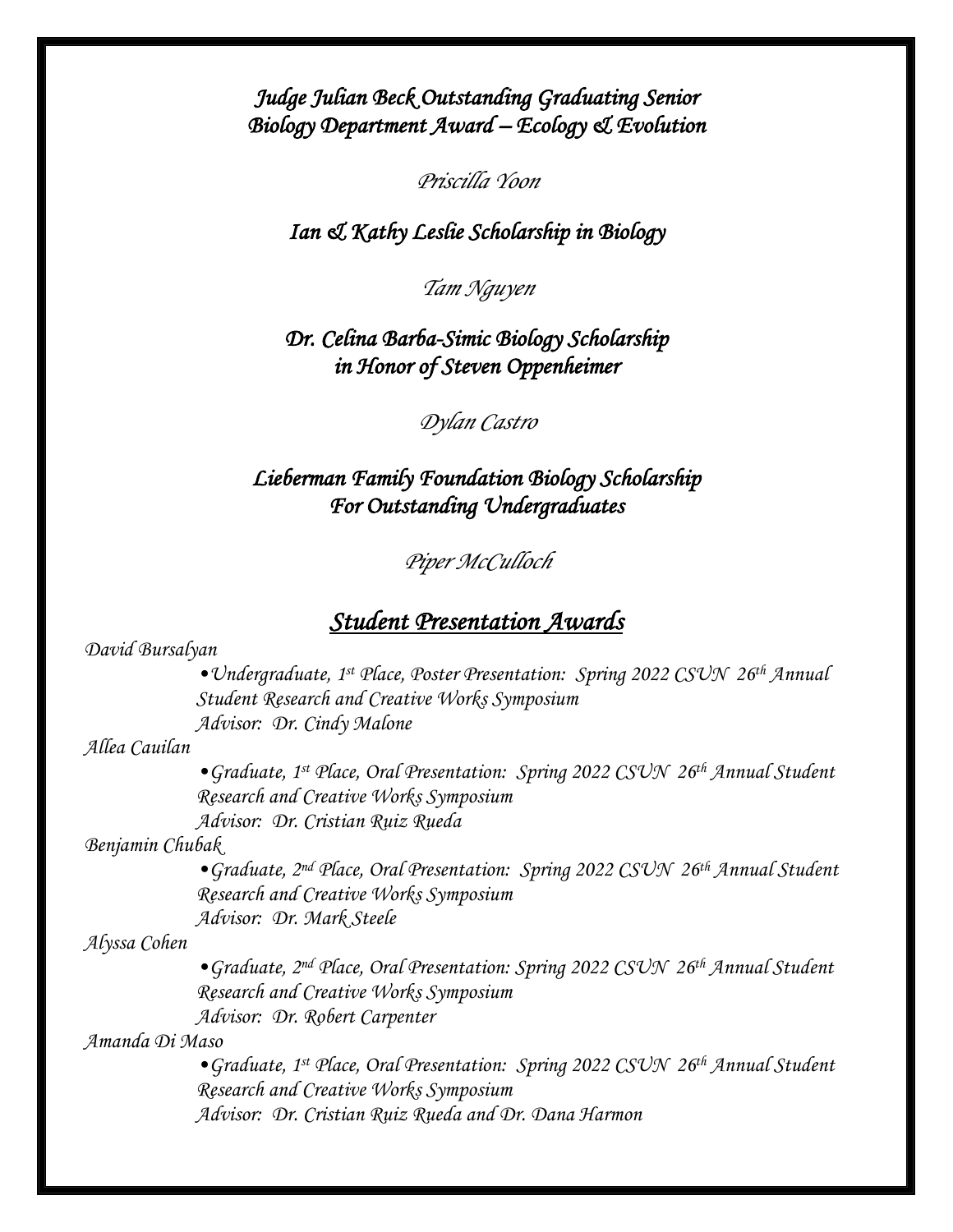## *Olivia Diehl*

*•Graduate, 1st Place, Oral Presentation: Spring 2022 CSUN 26th Annual Student Research and Creative Works Symposium Advisor: Dr. Robert Carpenter* 

#### *Andrea Gutierrez*

 *•Undergraduate, 1st Place, Poster Presentation: Spring 2022 CSUN 26th Annual Student Research and Creative Works Symposium Advisor: Dr. Melissa Takahashi* 

#### *Melissa Gutterman*

 *•Graduate, 1st Place, Poster Presentation: Spring 2022 CSUN 26th Annual Student Research and Creative Works Symposium Advisor: Dr. Mark Steele* 

#### *Andriu Kavanagh*

 *•Graduate, 1st Place, Oral Presentation: Spring 2022 CSUN 26th Annual Student Research and Creative Works Symposium* 

 *Advisor: Dr. Gilberto Flores* 

## *Katherine Orr*

 *•Undergraduate, 1st Place, Poster Presentation: Spring 2022 CSUN 26th Annual Student Research and Creative Works Symposium Advisor: Dr. Cindy Malone* 

## *Jessica Pacheco*

 *•Undergraduate, 1st Place, Oral Presentation: Spring 2022 CSUN 26th Annual Student Research and Creative Works Symposium Advisor: Dr. Rheem Medh* 

# *Jessica Peria*

 *•Graduate, 1st Place, Oral Presentation: Spring 2022 CSUN 26th Annual Student Research and Creative Works Symposium Advisor: Dr. Mark Steele* 

## *Alessandra Serrano*

 *•Undergraduate, 1st Place, Oral Presentation: Spring 2022 CSUN 26th Annual Student Research and Creative Works Symposium Advisor: Dr. Cindy Malone* 

## *Emily Skuratovsky*

 *Student Research and Creative Works Symposium Advisor: Dr. Cindy Malone •Undergraduate, 1st Place, Poster Presentation: Spring 2022 CSUN 26th Annual* 

### *Vanessa Tamayo*

 *•Undergraduate, 1st Place, Oral Presentation: Spring 2022 CSUN 26th Annual Student Research and Creative Works Symposium Advisor: Dr. Gilberto Flores*